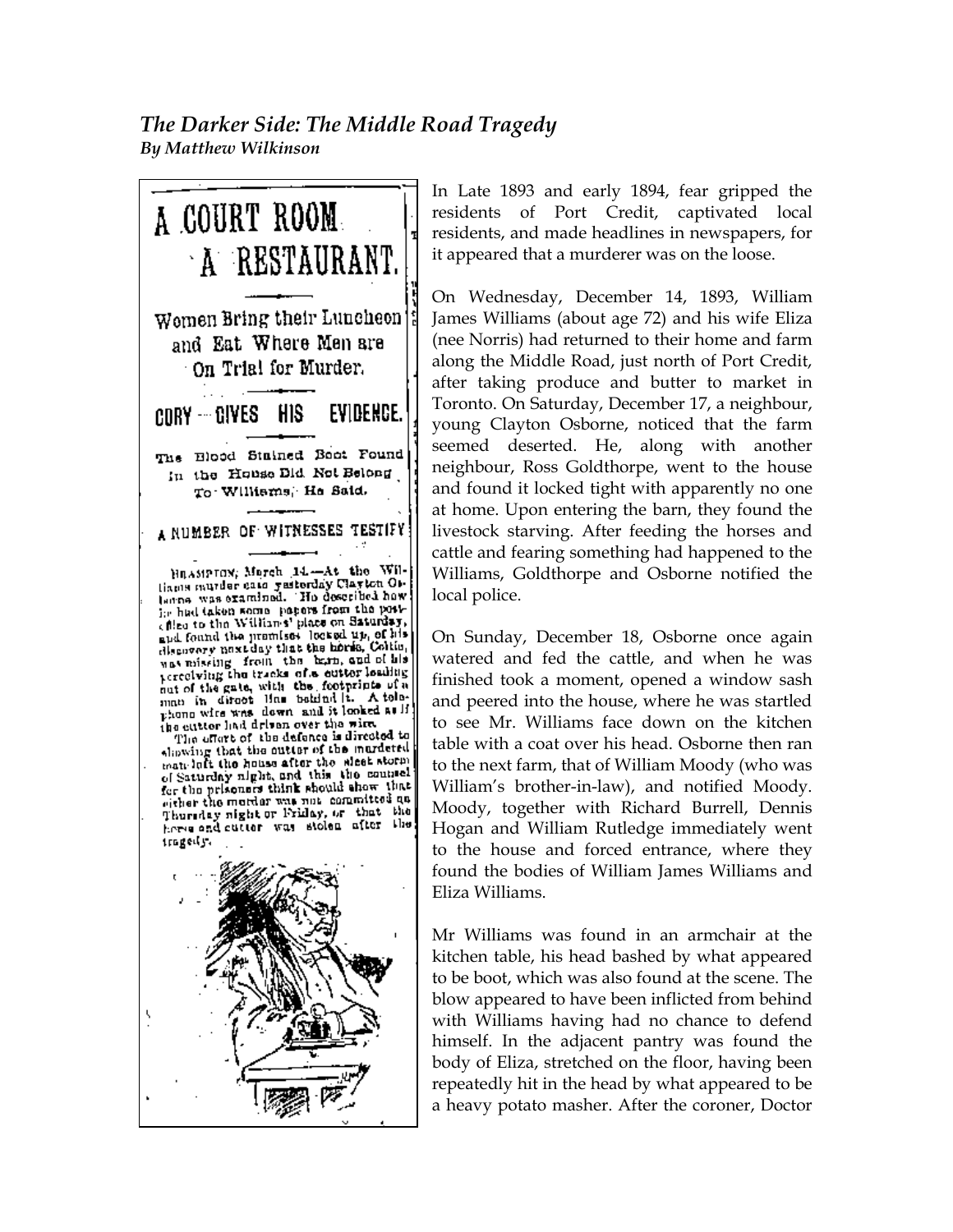

MR. OSLER PROMPTS MR. M'FADDEN. tracks made in the snow and then rained upon and tracks made during a rainstorm.

## Hurst In the Rox.

High Constable Hurst gave his theories<br>of how the murder had been committed. of how the murder had been committed.<br>Some of the wounds, he thought, had<br>been made by a boot, others by the<br>potato-masher, and others again by some<br>iron instrument.

Frederick Death and Benjamin Fieldhouse testified that Walker had worked for them in 1892, and Daniel Shehan, a Toronto nowsboy, stated that on the Monday after the murder he was talking about it to Walker, who said very emphatically that the hired man had not done the deed.

C. T. Long's Evidence.<br>Charles T. Long:testified: that he had<br>an interview with the prisoner Mac-<br>Wherrell in Brampton jail, and the latter told him, that he had bought the here he disposed of to Butcher Lawrie from two men at Scholes' hotel, at the



Dixie, visited the scene with Detective William Greer, autopsies and interviews with neighbours established a likely scenario that the Williams' were murdered late Friday evening on December 16.

The immediate theory was that the murderer struck after the couple had just finished their evening meal after returning from Toronto. The husband was killed first, while his wife had gone outside to fetch water. The killer, it was suspected, then waited for the Eliza to return inside before surprising her. Reportedly the house was locked tight, and all windows closed and blinds drawn, likely by the murderer. The motive appeared to be robbery, as personal items were astray, pockets emptied, and a horse and cutter were found to be missing from the stable. The murdered couple were rumoured to have had some money, and although they did not have any children, a hired man was known to have lived with them. Suspicion immediately fell on the hired man, who went by the name of "Jack". Detectives were soon able to identify him as John Cory, but his whereabouts were unknown.

As for the Williams', William James was noted to have been crippled by rheumatism, while Eliza, about age 50, was noted as being bright and bustling, and managing not only the household, but also looking after much of the farm stock. On December 21, 1893, James and Eliza Williams were laid to rest.

Also on December 21, the missing horse and cutter were located at a hotel in Toronto. Also on that day John Cory, the missing hired hand, was located and taken into custody by Constable Hurst. Testimony by Cory indicated that he had left Williams' employ at the end of November, and he positively identified the horse and cutter belonging to the Williams'.

As the inquest continued, an interview with local resident Eliza Ann McKay recalled a young Englishman who knocked on her door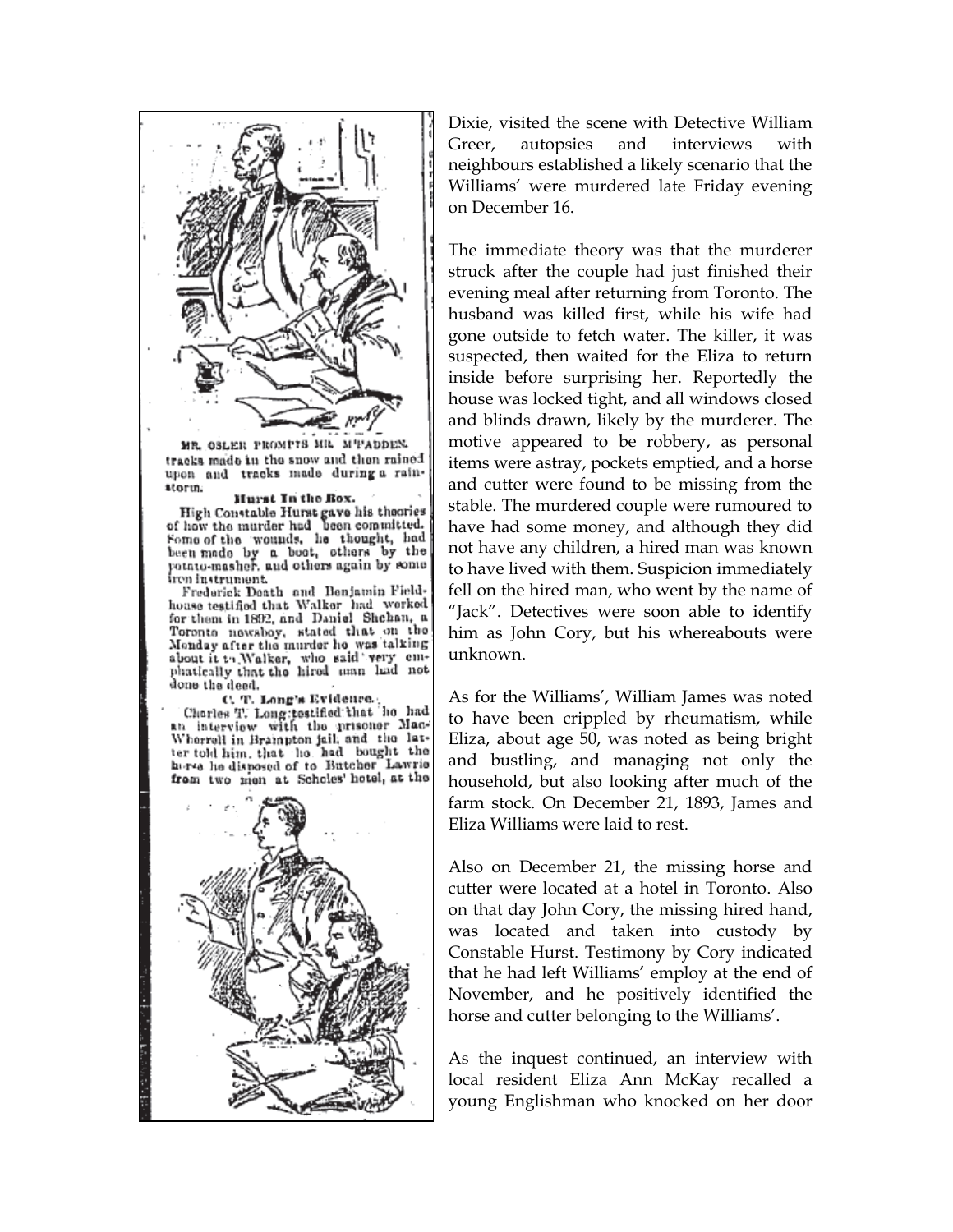

on the Thursday before the murders inquiring about the Williams and asked where they lived.. Two other local residents, John Hickey and George Death, also remembered an Englishman (with a fugitive look to him) stopping at their respective houses inquiring for the Williams'. As a result, the detectives began to look for other suspects, and evidence soon led them to William Walter McWhirrell and an accomplice, John Walker. These men were arrested and charged on December 27, and together with Cory and another hired man, George Butcher, were brought to trial.

During their first appearance in the court room, Walker looked as if he thought the whole trial was a joke, while McWhirrell on the other hand appeared completely unconcerned about what was happening – even remarking openly that there was no evidence that could prove he was ever at the Williams' home.

The Crown alleged that McWhirrell (also spelled MacWherrell) committed the murders

and that Walker helped him after the act to cover his tracks and helped to pawn items stolen from the Williams' house. Over a dozen witnesses confirmed having seen McWhirrell walking along Middle Road, Hurontario Street, and in Port Credit the day of the murders, and others identified him as being the "Englishman" who had knocked on their doors inquiring about the Williams'. It became theorized that Walker, who appeared to be only half-witted, was a tool whose main role in the crime was to dispose of the goods taken from the Williams' house, and that McWhirrell was the main culprit. Many residents of Port Credit recalled seeing McWhirrell in the weeks before the murders frequenting several inns and bars in town and inquiring about local farms and residents, and many people assumed he was looking for work.

However, there were some holes in the Crown's case against McWhirrell: although blood was found splattered on the walls, curtains and floors of the Williams' house, no blood stains on the clothes that McWhirrell was supposedly wearing the night of the murder. Also, no items from the Williams' were found with McWhirrell, although he did confess to trying to sell the horse and cutter that belonged to the Williams. Evidence given by Walker indicated that McWhirrell had taken that horse and cutter, while McWhirrell implicated Walker and Cory.

McWhirrell maintained his innocence throughout the trail, saying that he was in the area simply looking for work, and while he did walk along Middle Road and Hurontario Street and visited farms in the vicinity looking for work, he did not go to the Williams' property. He also maintained that he only knew John Walker through meeting him, with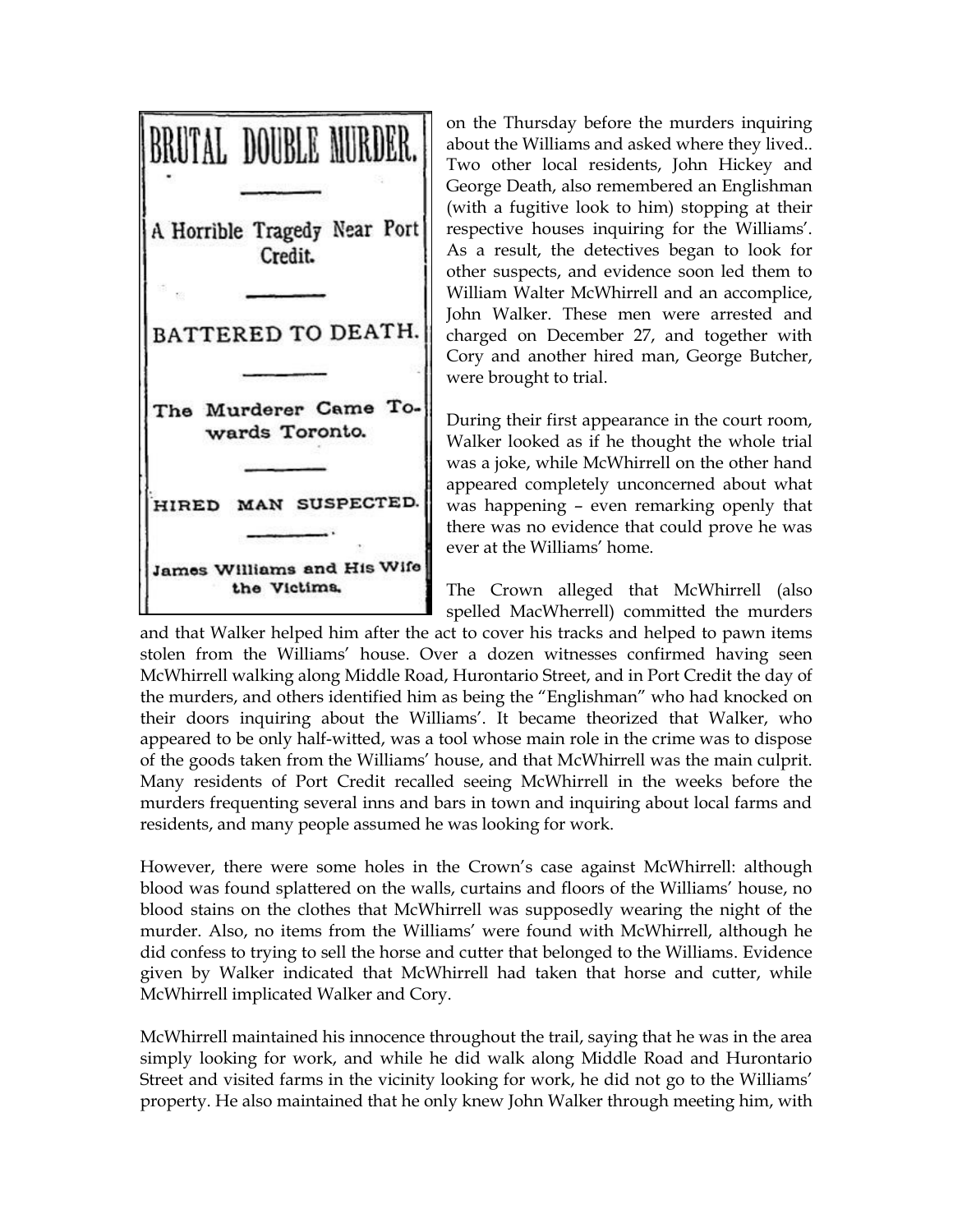John Cory, at the Lakeview Inn in Port Credit. Several eyewitnesses disputed this casual acquaintance, suggesting that the two had been seen together multiple times in the weeks before the murders, and that Walker was a close friend of Cory and Butcher.

In later testimony reported on the newspaper, McWhirrell changed his story slightly, stating that he talked to Mr. Williams about a job because he had heard that Williams was looking for a hired man. Upon discovering that the job was not available, he had asked Williams for the time and for the quickest route back to Toronto. McWhirrell even described his trip back into the city, the tram car ride and his visit to the Fitzgerald hotel for a drink, and his conversation with the bar tender about how he was in Port Credit looking for work. However, Walker testified against McWhirrell while Cory and Butcher, the principal Crown witnesses (although they were also charged), refused to give any testimony.

Shortly after this testimony McWhirrell, due to the evidence against him, was found guilty and was sentenced to be hung on June 1st, 1894. Walker was found guilty as being an accessory after the fact, while Cory and Butcher were released. There was a suspicion in Port Credit that McWhirrell was not the right man. Many still suspected that Cory, Butcher, Walker, or a man named Robert Dutton were in league, as they all worked as hired men on farms along the Middle Road just north of Port Credit. Walker's reportedly met with foul play, as he was found murdered in Toronto in March of 1894. Cory, upon his release, reportedly left Ontario, while Dutton made his way to the United States.

On April 2nd, 1894, word reached Port Credit that Robert Dutton was arrested for murder in Montana and confessed to the murder of James and Eliza Williams. The confession was investigated by Detective Greer of Toronto, and was found to be false. He determined that McWhirrell and Dutton knew each other and that Dutton was attempting to cast doubt on McWhirrell's guilt.

One of the biggest mysteries surrounding the Middle Road Tragedy is the true identity of William Walter McWhirrell. McWhirrell was indentified as an alias, and that other aliases included William Maguire and John Callahan. His true identity was never discovered.

William Walter McWhirrell, as he was only known by his alias, was originally sentenced to be hung, but this was changed to a life sentence after Dutton's arrest and confession cast sufficient doubt. After serving 6 years in prison William Walter McWhirrell died in the Kingston Penitentiary hospital on September 21, 1899 from a suspected heart attack.

Soon after his death a woman by the name of Gertrude Truman of Hamilton, Ontario claimed that dead convict was her husband, Victor Truman. Whoever he was, the funeral took place in Hamilton on September 26, 1899. He was buried under the inscription "Victor M.W.D. Truman" and his stone simply reads "At Rest". Gertrude Truman maintained that her estranged husband was innocent of the crimes for which he had been incarcerated, and implicated Cory as the guilty party.